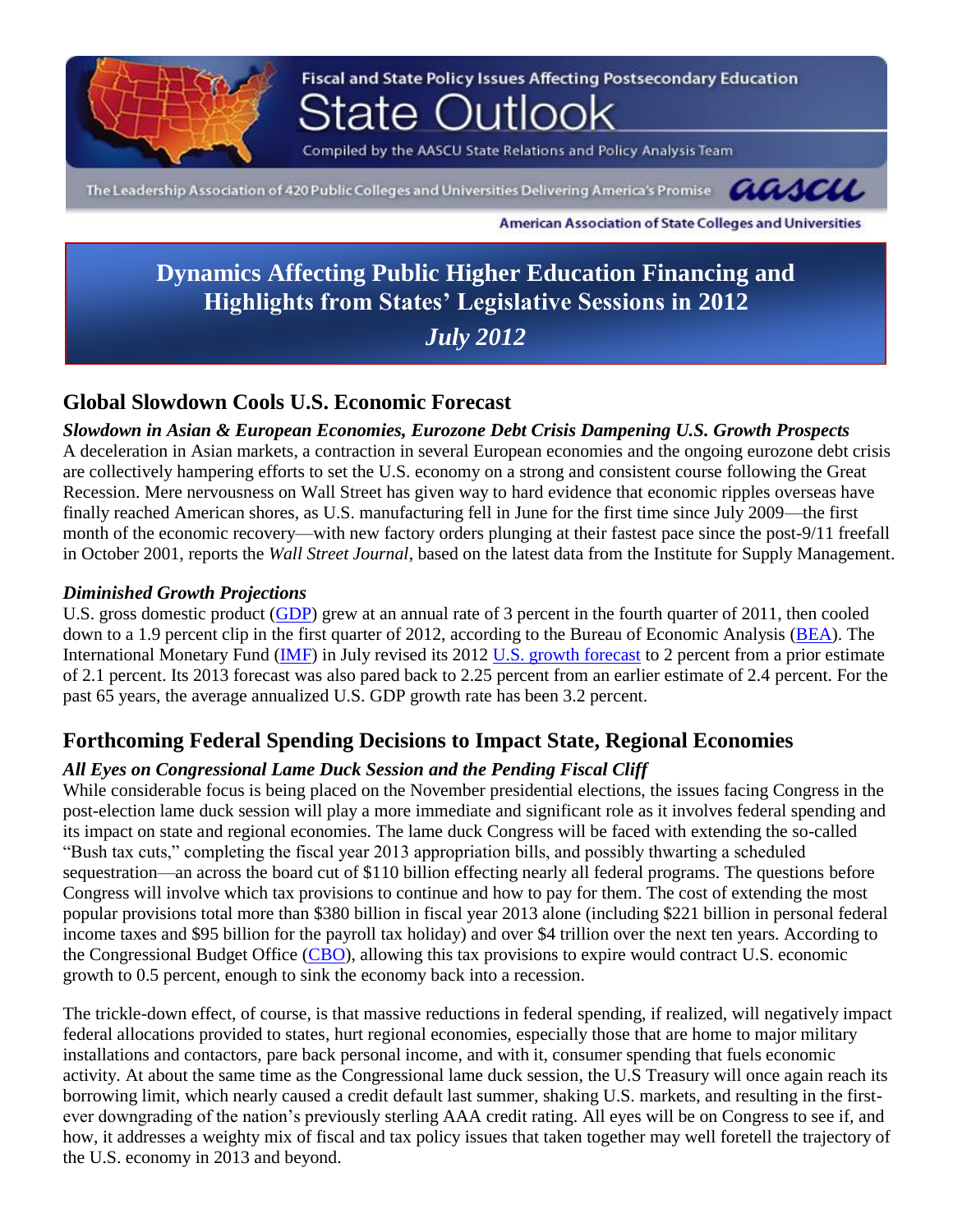# **Tepid U. S. Job Growth**

## *After a strong start to 2012, job growth moderates*

The U.S. [unemployment rate](http://www.tradingeconomics.com/united-states/unemployment-rate) was 8.2 percent in June, unchanged from May, as employers added 80,000 new jobs numbers sufficient to integrate new workers entering the job market, but at a rate that does not accommodate any of the 12.7 million individuals who remain jobless. After adding more than a quarter million jobs in both January and February, job growth cooled down significantly in March, with most economists' expectations that job growth will remain lukewarm for the balance of the year.

In June the Federal Reserve revised upward by 0.2 percent its fourth quarter 2012 [unemployment rate forecast,](http://www.federalreserve.gov/monetarypolicy/files/fomcprojtabl20120620.pdf) to between 8 and 8.2 percent, an increase from its April estimate of between 7.8 and 8 percent. Its 2013 forecast predicts an unemployment rate of between 7.5 and 8 percent. Since 1948, the average U.S. unemployment rate has been 5.7 percent.

Looking back one year from the May 2012 unemployment figures, rates had decreased in every state except *New York*. *Nevada* again had the highest unemployment rate, at 11.6 percent, nevertheless an improvement of nearly 2 percent compared to a year prior. An interactive [infographic on state-level jobs gains and losses](http://www.pewstates.org/projects/stateline/headlines/interactive-job-gains-and-losses-2007-2012-85899390564) produced by *[Stateline](http://www.pewstates.org/projects/stateline)* shows that 43 states added jobs during the 12 months ending in April. North Dakota led job growth at 7.2 percent during the 12-month period, while the national growth rate was 1.1 percent. Still, the U.S. economy has 4.8 million fewer jobs than it did in 2008.

# **State Budgets—Slow Growth, Cautious Spending, and Concerns about Medicaid Costs**

## *Continued revenue growth, but at a rate half the historical average*

State budgets continue to be squeezed by growing yet constrained revenues, increased expenditure pressures, reduced federal funding, and the need to replenish reserves and provide resources for critical areas cut during the recession; this according to the June release of *[Fiscal Survey of the States](http://www.nasbo.org/publications-data/fiscal-survey-states/fiscal-survey-states-spring-2012)*, produced by the National Governors Association [\(NGA\)](http://www.nga.org/cms/home.html) and the National Association of State Budget Officers [\(NASBO\)](http://www.nasbo.org/). Due to the severity of the economic contraction and the lag time between tax collections and changes in the national economy, states have been slow to recover from the Great Recession.

The fiscal fallout from unprecedented budgetary declines in fiscal 2009 and 2010 put states well below historical growth trends in general fund spending and revenue. Growth in state budgets remains below average, increasing at half the average rate of recent decades, according to the NGA/NASBO study of state revenues. Fiscal trends indicate that while aggregate state revenues were near their pre-recession levels in fiscal 2012, total budgetary spending will not yet surpass pre–recession levels. Governors recommended general fund spending of \$683 billion in fiscal 2013, two percent over fiscal 2012, compared to a three percent increase over fiscal 2011.

Preliminary [tax collection data](http://www.rockinst.org/newsroom/data_alerts/2012/2012-06-07.aspx) for the January-March quarter of 2012 show continued growth in overall state tax collections for the ninth consecutive quarter, based upon data compiled by the [Nelson A. Rockefeller Institute of](http://www.rockinst.org/)  [Government.](http://www.rockinst.org/) Data from 47 states indicate that collections increased in 41 states and decreased in six, with an overall growth rate 4.1 percent above the first quarter of 2011. The nine consecutive quarters of state revenue growth follows five quarters of declines brought on by the Great Recession. However, growth in tax collections has been slowing for three quarters ending in March 2012.

## *State and Local Spending Witnesses Largest Drop in Years*

Despite rising revenues and no shortage of pressure for increasing public spending, state and local government expenditures were negative in the first three quarters of fiscal year 2012, based upon a *USA Today* [analysis](http://www.usatoday.com/news/nation/story/2012-06-19/state-spending/55695302/1) of Bureau of Economic Analysis data. State spending declined 2.7 percent (adjusted for inflation) in the January-March quarter compared to the same period last year—declines not seen since the 1980s, and in contrast to quarterly growth rates in the four percent range in 2007 and 2008. The state budgets that took effect July 1 for the new fiscal year largely reflect continued rejection of large spending increases and tax hikes.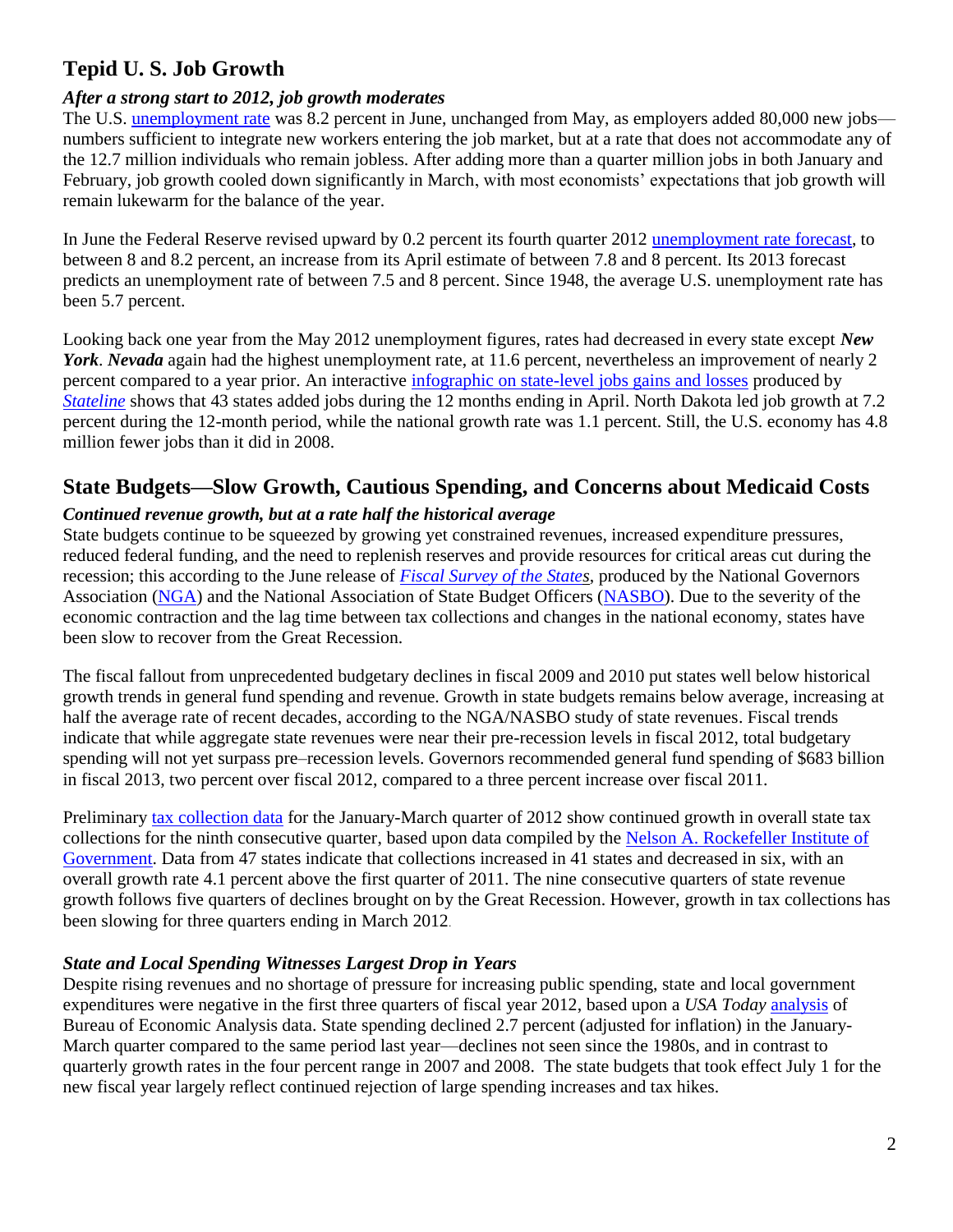## *Despite Pre-Recession Revenue Levels, Tax Cuts Prevail in State Legislative Sessions*

In a partial reflection of the anti-tax sweep of state offices that took place in the 2010 elections, tax cuts were the favored mechanism for dealing with budget imbalances heading into the new fiscal year. Policymakers in *Georgia*, *Idaho*, *Kansas*, *Maine*, *Nebraska* and *Tennessee* passed measures significantly curbing key revenue streams including personal income, business, sales, and estate taxes. Where budget surpluses were realized, excess funds were often steered toward state rainy day (reserve) funds that had been depleted during the recession, and to restoring some services that had been drastically cut in recent years.

### *States' Medicaid Costs Continue to Skyrocket….*

Medicaid, the \$400 billion federal-state health care program for low-income citizens, covers some 60 million people. State spending on Medicaid increased by 20 percent in fiscal 2012, following a 23 percent increase in fiscal 2011, while federal spending declined by 8 percent due to the expiration of the enhanced federal matching rates temporarily authorized by the American Recovery and Reinvestment Act of 2009 (ARRA). The NGA/NASBO fiscal survey reports that while governors' proposed budgets for fiscal 2013 project a restrained four percent growth rate in state Medicaid spending, expected payments on the program continue to outpace overall growth in general fund expenditures. Over the past decade, the growth in state spending on Medicaid has exceeded the growth in all other categories of spending, and has been twice as much as the growth in education spending.

Medicaid is the single largest portion of total state spending, estimated to account for 24 percent in fiscal 2011, the last year for which data is available. States have utilized a host of strategies for reducing Medicaid program costs including reducing provider payments, cutting prescription drug benefits, limiting benefits, reforming delivery systems, expanding managed care and enhancing program integrity efforts, reports the NGA.

### *…With Future Spending Increases Virtually Assured, in Light of SCOTUS Health Care Decision*

In its recent decision on the Affordable Care Act (ACA), the Supreme Court of the United States struck down a provision that would have allowed the federal government to force states to expand their Medicaid programs, as called for in the health care legislation. The court ruled that existing Medicaid funds provided to states cannot be taken away by the federal government, only those funds targeted specifically for expansion called for as part of the ACA implementation. However, even in states where policymakers have resisted the ACA's intent to expand Medicaid participation, lawmakers may be hesitant to forgo the huge sum of federal matching funds at stake.

Analyses provided by *[Governing](http://www.governing.com/blogs/view/gov-which-states-have-most-at-stake-in-medicaid-expansion.html)* and *[Stateline](http://www.pewstates.org/projects/stateline/headlines/for-some-states-medicaid-expansion-may-be-a-tough-fiscal-call-85899404110)* offers insight into how ACA-facilitated expansion of the Medicaid will impact states' spending on the program. Excerpts follow:

In the existing Medicaid program, the federal share of financing ranges from 50 to 80 percent, depending on a state's average income. The ACA will expand Medicaid program eligibility, but the federal government will pay 100 percent of the expansion costs for the first three years, beginning in 2014. Starting in 2017, the federal government's contribution will gradually decline until it reaches 90 percent in 2020, where it will remain. Nevertheless, for some states, covering 10 percent of the costs for the expanded beneficiary pool will be especially difficult given current economic and budgetary circumstances. Attention will now turn to states' decisions on whether or not to expand their Medicaid programs, given the Supreme Court's ruling that makes doing so optional. After the Supreme Court's decision, more than a dozen governors suggested that they might decline participation in the Medicaid expansion. The governors of *Florida*, *Iowa*, *Kansas*, *Louisiana*, *Nebraska*, *Texas*, *South Carolina* and *Wisconsin* have indicated their intentions to not implement the program's expansion.

Nearly one-half of the 22 million currently uninsured people could qualify for the Medicaid expansion as called for in the health care law, and if implemented by all the states. A 2010 [estimate](http://www.kff.org/healthreform/upload/Medicaid-Coverage-and-Spending-in-Health-Reform-National-and-State-By-State-Results-for-Adults-at-or-Below-133-FPL.pdf) by the Kaiser Family Foundation found that the federal government would spend \$443 billion to implement the expansion through 2019, with states spending a combined \$21 billion. *California*, *Florida*, *Illinois*, *North Carolina* and *Texas* would spend between \$1 billion and \$3 billion in additional state dollars between 2014 and 2019 under the new ACA standards, whereas *Hawaii*, *Maine*, *Massachusetts* and *Vermont* would actually save millions, as a result of the federal government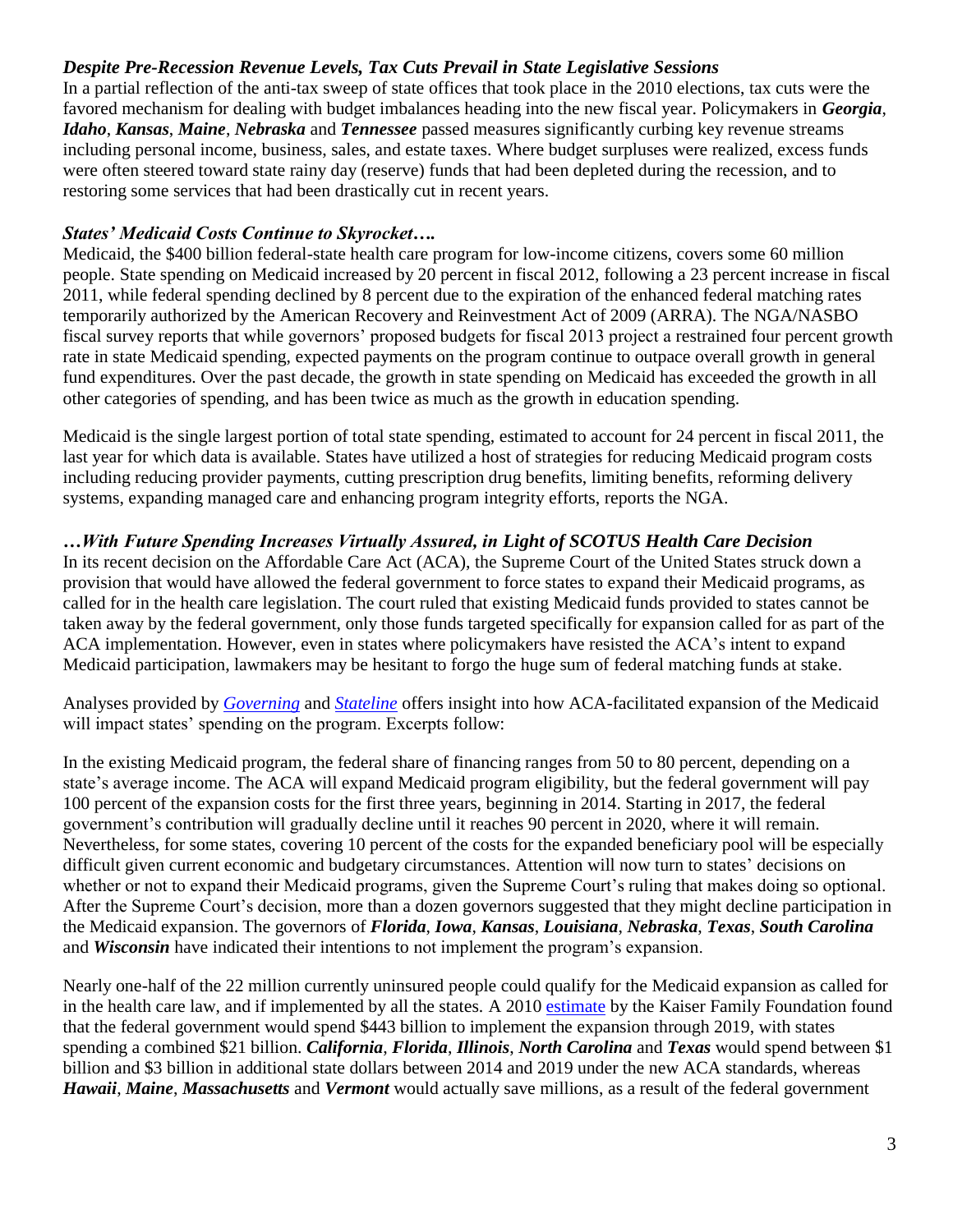taking over spending that these states had previously taken responsibility for, reports *Governing*, in its review of the Kaiser study.

*State Pension Programs***—***Funding Gap Widens, but Reforms May Improve Future Fiscal Stability* In addition to Medicaid spending, other severe pressure points on state budgets include public employee health care and retiree pension programs. Regarding the latter, the gap between what states owe their retirees in pension benefits and what they have set aside to pay them has grown to at least \$1.38 trillion, according to the latest study from the Pew Center on the States. The [report,](http://www.pewstates.org/research/reports/the-widening-gap-update-85899398241) based on data from the 2010 fiscal year, indicates the gap has increased nine percent compared to fiscal year 2009 [data,](http://www.pewtrusts.org/our_work_report_detail.aspx?id=85899359079&category=542) and increased 38 percent compared to fiscal year 2008 [data,](http://www.pewstates.org/uploadedFiles/PCS_Assets/2010/Trillion_Dollar_Gap_Underfunded_State_Retirement_Systems_and_the_Roads_to_Reform.pdf) reports *[Governing](http://www.governing.com/blogs/view/gov-pew-report-pension-and-benefits-gap-continues-to-widen.html)*. To be deemed fiscally stable, a pension system should be at least 80 percent funded, according to analysts. In 2010, 34 states were below that threshold, compared to seven in 2000. According to the Pew study, seven states had pension systems that were more than 90 percent: *Delaware*, *New York*, *North Carolina*, *South Dakota*, *Tennessee*, *Washington* and *Wisconsin*. Eight states' pension systems were less than 60 percent funded: *Connecticut*, *Illinois*, *Kentucky*, *Louisiana*, *New Hampshire*, *Oklahoma*, *Rhode Island* and *West Virginia*.

Most states have enacted reforms to their pension systems, but most of which have taken place since fiscal year 2010. From 2009 to 2011, 43 states enacted reforms to their pension plans, such as increasing the minimum age and years of service needed to retire with a full pension, requiring larger employee contributions, and limiting annual cost-of-living increases.

# **State Funding of Public Higher Education Stabilizing in Fiscal Year 2013**

## *After the 2012 fiscal cliff, an improvement in the state funding scenario*

A year after the largest decline in state funding of public higher education in nearly a half century—during which an overall reduction of 7.5 percent took place—state lawmakers sought to buffer higher education from additional steep cuts as they crafted their fiscal year 2013 budget plans.

Based on the results of an informal survey conducted by AASCU, 30 states witnessed a year-over-year increase in state operating support for public four-year universities heading into fiscal year 2013, which began July 1 in 46 states (See Table). This is a notable improvement compared to last year, when only eight states invested more in their public four-year universities compared to the prior year. Still, 11 states cut their support for public four-year universities this fiscal year, but nonetheless a notable improvement compared to the 36 states that cut funding last year. Nine states provided flat-funded this year, compared to six last year.

There was less variation in year-to-year changes among the states this fiscal year—a 25 percent spread, with *South Dakota* receiving the biggest boost, at 11.3 percent and *Florida* receiving the largest cut, at 14 percent. Last year, there was a 57 percent spread between the state with the largest gain (*North Dakota*, at 9.5 percent) and the state with the steepest cut (*New Hampshire*, at 48 percent). Public universities in only two states received funding reductions in excess of 10 percent this year, compared to 14 last year. Overall, the collective average percent change in year-over-year state operating support for public four year universities heading into fiscal year 2013 was 0.9 percent. In the 31 states with annual budgeting cycles, the collective average increase was one percent for this fiscal year, compared to -4.9 percent last year, a positive swing of nearly 6 percent. It should be noted that fiscal year 2013 marks the second year of a two-year budget in a number of states, thus in many states the annual fluctuation in appropriations is marginal, compared to last year.

Higher education leaders in *California* continue to find themselves in particularly difficult straits as they assemble their budgets for the current fiscal year. As passed by policymakers, the fiscal year 2013 state budget calls for a modest increase in state operating support for the University of California system and flat funding for the California State University system. These budgetary intentions, however, are built on the assumption that voters will approve an increase in personal income taxes on the wealthy and a slight sales tax increase via a ballot box referendum this November. If voters turn down the measure, it will trigger an automatic \$250 million in combined cuts to the UC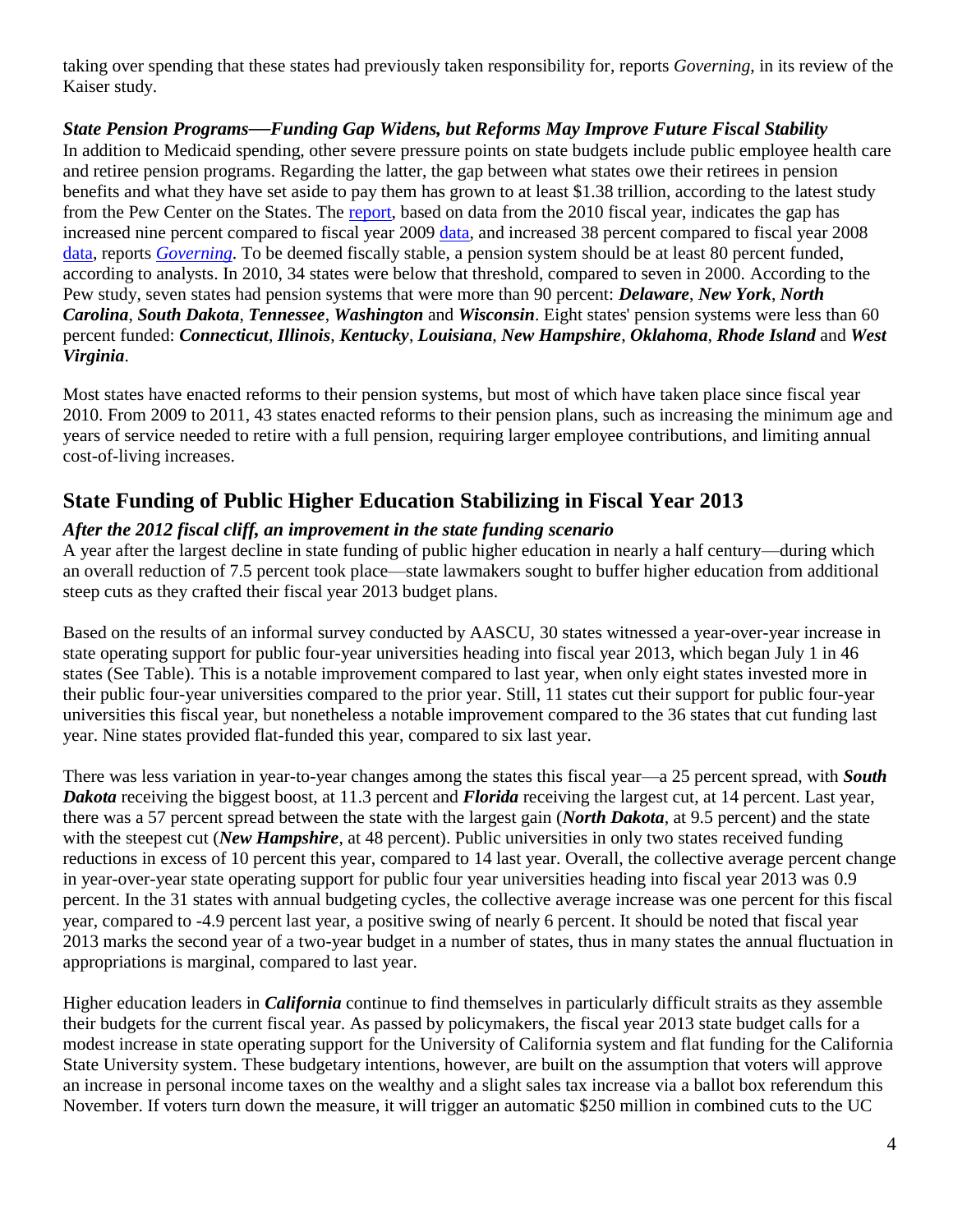and CSU systems. The cuts, if realized, would come on top of an astounding \$750 million cut in state support to the CSU system alone just last year—and would amount to a more than 30 percent reduction in state support to the CSU system and an over 20 percent reduction to the UC system in just the past two years.

In its latest compilation of *[State Higher Education Finance](http://www.sheeo.org/finance/shef/SHEF_FY11.pdf)* data, the State Higher Education Executive Officers organization reports that state and local per student support fell to \$6,290 in 2011, the lowest level in 25 years. Given ongoing increasing enrollment demand in many states and public spending pressures, this continued downward trend in per-student state support may well be evident once this year's final state appropriation and institutional enrollment numbers are known.

## **Approximate Year-Over-Year Percent Change in FY 2013 State Operating Support for Public Four-Year Universities**

| Alabama       | 3.5            | Montana        | $-0.$            |
|---------------|----------------|----------------|------------------|
| Alaska        | 3.5            | Nebraska       | 1.5              |
| Arizona       | 3.2            | Nevada         | $-0$             |
| Arkansas      | 0.4            | New Hampshire  | 3.9              |
| California    | 1.5            | New Jersey     | $-0$             |
| Colorado      | $-1.2$         | New Mexico     | 5.3              |
| Connecticut   | 0.2            | New York       | 6                |
| Delaware      | 1.1            | North Carolina | 0.9              |
| Florida       | $-14$          | North Dakota   | $-0$             |
| Georgia       | 5              | Ohio           | 0.9              |
| Hawaii        | $-2$           | Oklahoma       | $-0$             |
| Idaho         | 8.6            | Oregon         | 4.2              |
| Illinois      | $-6.1$         | Pennsylvania   | $-0$             |
| Indiana       | 0.3            | Rhode Island   | 0.9              |
| Iowa          | 4.1            | South Carolina | $-0$             |
| Kansas        | 1.5            | South Dakota   | 11.              |
| Kentucky      | $-6.4$         | Tennessee      | 5.2              |
| Louisiana     | $-11.7$        | Texas          | $\overline{0}$ . |
| Maine         | $-1.2$         | Utah           | 3.4              |
| Maryland      | 0.5            | Vermont        | $-0$             |
| Massachusetts | $\overline{4}$ | Virginia       | 6                |
| Michigan      | $\overline{3}$ | Washington     | $-1.$            |
| Minnesota     | $-0-$          | West Virginia  | 1.0              |
| Mississippi   | $-3$           | Wisconsin      | 2.7              |
| Missouri      | $-1$           | Wyoming        | $\overline{4}$ . |
|               |                |                |                  |

| Alabama         | 3.5            | Montana          | $-0.5$ |
|-----------------|----------------|------------------|--------|
| Alaska          | 3.5            | Nebraska         | 1.8    |
| Arizona         | 3.2            | Nevada           | $-0-$  |
| <b>Arkansas</b> | 0.4            | New Hampshire    | 3.9    |
| California      | 1.5            | New Jersey       | $-0-$  |
| Colorado        | $-1.2$         | New Mexico       | 5.8    |
| Connecticut     | 0.2            | New York         | 6      |
| Delaware        | 1.1            | North Carolina   | 0.9    |
| Florida         | $-14$          | North Dakota     | $-0-$  |
| Georgia         | 5              | Ohio             | 0.9    |
| Hawaii          | $-2$           | Oklahoma         | $-0-$  |
| Idaho           | 8.6            | Oregon           | 4.2    |
| <b>Illinois</b> | $-6.1$         | Pennsylvania     | $-0-$  |
| Indiana         | 0.3            | Rhode Island     | 0.9    |
| Iowa            | 4.1            | South Carolina   | $-0-$  |
| Kansas          | 1.5            | South Dakota     | 11.3   |
| Kentucky        | $-6.4$         | Tennessee        | 5.2    |
| Louisiana       | $-11.7$        | Texas            | 0.1    |
| Maine           | $-1.2$         | Utah             | 3.4    |
| Maryland        | 0.5            | Vermont          | $-0-$  |
| Massachusetts   | $\overline{4}$ | Virginia         | 6      |
| Michigan        | $\overline{3}$ | Washington       | $-1.2$ |
| Minnesota       | $-0-$          | West Virginia    | 1.6    |
| Mississippi     | $-3$           | Wisconsin        | 2.7    |
| Missouri        | $-1$           | Wyoming          | 4.4    |
|                 |                | 50 State Average | 0.9%   |

*Approximations; Figures are as of July 12, 2012. Data compiled by AASCU.*

*Note: For states highlighted in gray, fiscal year 2013 marks the second year of a two year (biennial) budget cycle, thus the percent change in state operating support for public four-year universities may be flat or negligible. In these states, the budget passed for the fiscal 2011-13 biennium included the following changes in state operating support:* 

*Connecticut (-1.7%), Hawaii (.5%), Indiana (-1.9%), Kentucky (-1%), Maine (-0-), Minnesota (-10.6%), Montana (-2%), Nebraska (-0.7%), Nevada (-15.3%), New Hampshire (-48%), North Carolina (-14.4%), North Dakota (9.5%), Ohio (-11.2%), Oregon (-16.5%), Texas (-15%), Virginia (-7.2%), Washington (-23%), Wisconsin (-11%), Wyoming (1.2%)*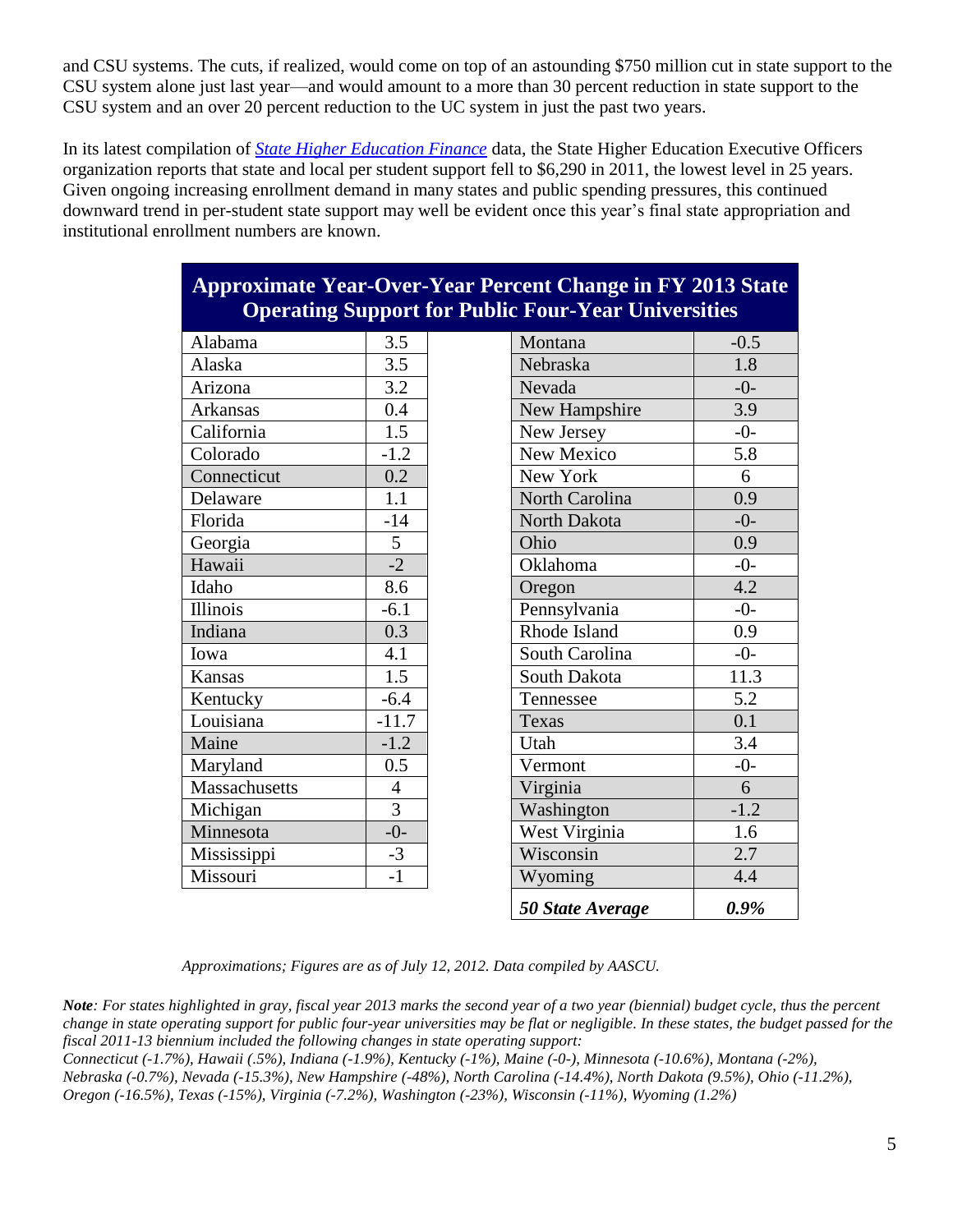# **States Show Commitment to Student Aid Programs**

*While majority of funds are in need-based programs, growth trajectory lies in merit-based programs* In the 2010-11 academic year, the most recent year for which data are available, states awarded about \$11 billion in student financial aid, a year-over-year increase of about 2.5 percent in nominal terms and 1.3 percent in constant dollar terms, according to an annual report of state program funding by the National Association of State Student Grant Aid Program [\(NASSGAP\)](http://nassgap.org/). Of the grant money awarded in 2010-11, 71 percent was need-based and 29 percent was nonneed-based, reflecting a slight increase in the percentage of nonneed-based aid. State funding for undergraduate need-based grant aid increased slightly nationwide from about \$6.3 billion in 2009-10 to about \$6.4 billion in 2010-11, an increase of 1.7 percent. State funding for undergraduate nonneed-based grants grew to \$2.6 billion, and at year-over-year growth rate of 10 percent, more than five times that of need-based grants. The majority of state aid remains in the form of grants, as opposed to loans. In 2010-11, almost 4.3 million grant awards were made, representing about \$9.2 billion in need and nonneed-based grant aid, an increase of about 4 percent from the \$8.9 billion in grants awarded in 2009-10.

# **Ongoing Escalation of Tuition Prices**

## *Continued Price Increases in Response to State-to-Student Cost Shift*

With the onset of the 2012-2013 academic year will come a series of published tuition rate increases at public colleges and universities throughout the U.S., passed in response to state appropriations that were reduced, held flat, or were simply insufficient in meeting student enrollment growth and institutional operational cost increases. Published in-state tuition rates increased by an average of 8.3 percent in 2011-12, according to [The College Board.](http://trends.collegeboard.org/college_pricing/) Over the past decade, The College Board estimates that published in-state tuition rates at public colleges and universities have increased at 5.6 percent beyond the rate of general inflation.

## **Highlights from States' 2012 Legislative Sessions and Other State Policy Actions Affecting Higher Education**

### *A Breadth of Activity Aimed at Boosting Postsecondary System Performance*

At the beginning of each new calendar year, the AASCU state policy team produces a list of what it believes will be the *[Top 10 Higher Education State Policy Issues](http://www.aascu.org/uploadedFiles/AASCU/Content/Root/PolicyAndAdvocacy/PolicyPublications/Policy_Matters/Top_Ten_State_Policy_Issues_2012.pdf)* for that year. Shown below are highlights of selected state policy activities that have transpired thus far in 2012, aligned with these issues.

For a more comprehensive listing of laws passed in states' 2012 legislative sessions affecting postsecondary education, visit the [Education Commission of the States](http://www.ecs.org/ecs/ecscat.nsf/Web2012All?OpenView&Count=-1)' policy database, and its [Boosting College Completion](https://boostingcollegecompletion.socrata.com/Education/State-Completion-and-Workforce-Policy-Database/sfgn-z6ua) repository, which features states' efforts to boost degree completion and strengthen workforce development capacity.

### #1 State Operating Support for Public Higher Education

Having fallen off the post-federal stimulus funding cliff in fiscal year 2012, evidenced by the steepest year-overyear decline in state funding of public higher education in nearly a half century, many states had nowhere to look except up. Based on a preliminary survey conducted by AASCU of fiscal year 2013 state budget allocations for public four-year universities, it appears that the period of greatest state disinvestment may be behind us. However, restoring higher education funding to pre-recession levels may be years away in many states, and when combined with continued strong enrollment demand and cost pressures at the institutional level, these dynamics underscore the narrative that public colleges and universities are operating in a "new normal" era.

## #2 Productivity

*Florida* Gov. Rick Scott (R) commissioned a *Blue Ribbon Task Force on [State Higher Education Reform](http://www.flhighered.org/)* in May to assess the state's university system and make reform proposals. In *Pennsylvania*, Gov. Tom Corbett (R) created a 31-member *[Advisory Commission on Postsecondary Education](http://www.education.state.pa.us/portal/server.pt/community/pde-acpse/20753)* to develop a long-term strategy for building a more responsive public higher education system. *Washington* created a new [state-level agency,](http://www.wsac.wa.gov/sites/default/files/NewAgencyInfoBrief.pdf) the Washington Student Achievement Council, which will focus its work on boosting educational attainment.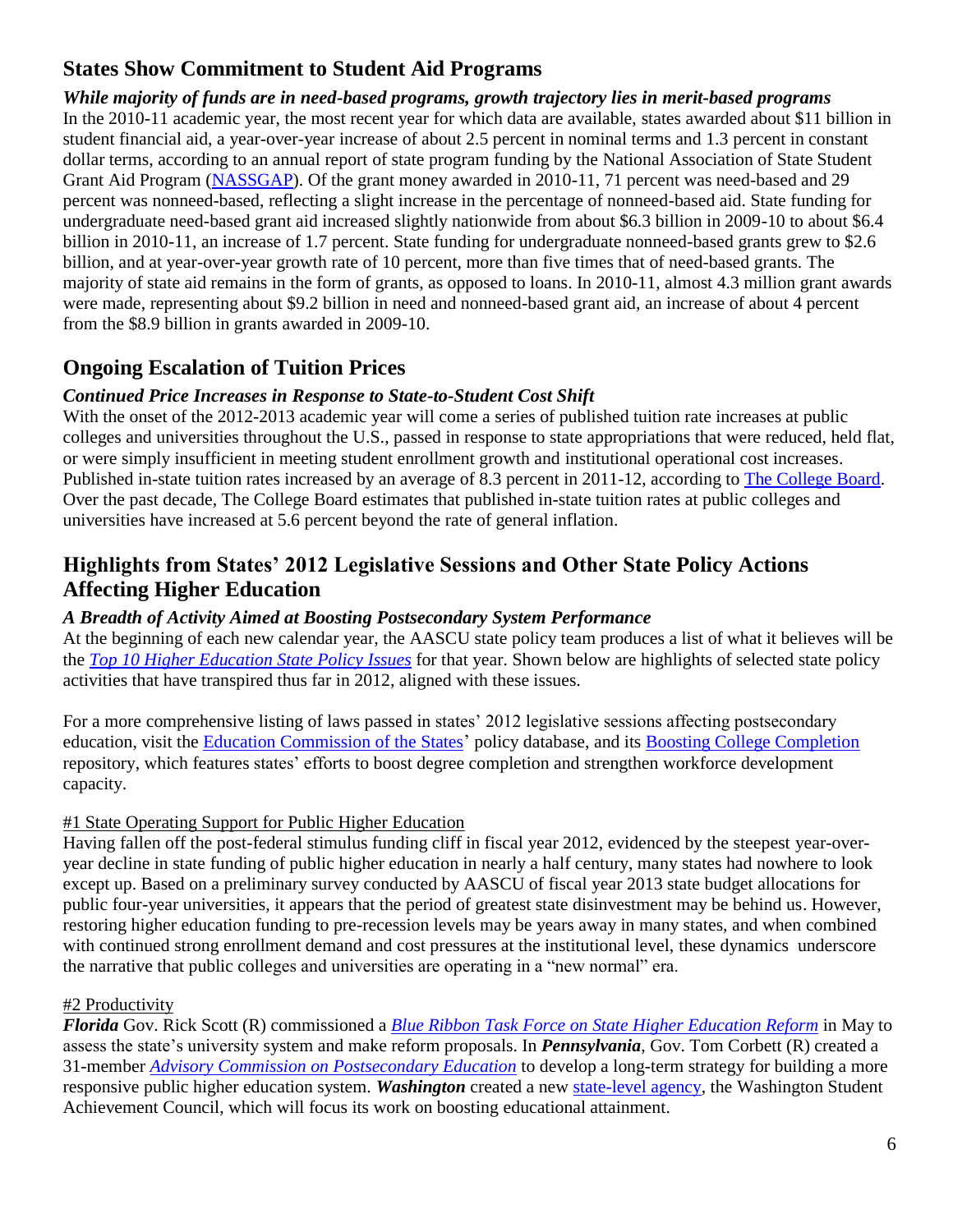### #3 Governance Restructuring and Regulatory Reform

Policymakers in *Pennsylvania* have approved a comprehensive set of [reforms](http://articles.philly.com/2012-07-08/news/32578415_1_kenn-marshall-faculty-union-professors) aimed at providing greater flexibility to contain costs and increase revenues at the state's 14 state-owned institutions. The legislation allows the universities to offer applied doctorates and to commercialize research with any revenues being able to be retained by the institutions and professor-entrepreneurs. It also allows university presidents and other staff members with the ability to raise funds for their foundations, and for institutions to participate in consortium purchasing arrangements with out-of-state entities. Lawmakers in *Massachusetts* moved in the opposite direction, by passing [regulations](http://articles.boston.com/2012-07-03/metro/32509043_1_community-colleges-graduation-rates-public-colleges) that will lend more scrutiny by state officials over the 15-institution community college system. The legislation calls for future funding allocations to be distributed based on a set of student achievement and other institutional performance measures, and for the state to have greater involvement in the selection of campus presidents and in the setting of CEO salaries.

*Louisiana*'s higher education governance commission [offered reforms](http://wwwprd1.doa.louisiana.gov/LaNews/PublicPages/Dsp_PressRelease_Display.cfm?PressReleaseID=3041&Rec_ID=60) to the state's higher education system. *New Jersey* lawmakers approved a sweeping overhaul that will break up and [merge](http://www.nj.com/news/index.ssf/2012/06/nj_assembly_passes_bill_for_ru.html) parts of three of the state's largest public universities. A new law in *Tennessee* will allow the governor to select the head of the Tennessee Higher Education Commission, the state's higher education coordinating body. Similarly, a new law in *Utah* requires approval from the state's governor and state Senate when hiring the commissioner of higher education. *Colorado, Indiana, Kentucky* and *Maryland* passed legislation reforming state oversight of proprietary colleges. *Iowa* passed new regulations pertaining to online education programs.

### #4 College Completion

*Georgia* Gov. Nathan Deal (R) launched the campus-level completion part of the [Complete College Georgia](http://gov.georgia.gov/00/press/detail/0,2668,165937316_180136645_181836313,00.html) initiative. The State University System of *Florida* Board of Governors established a [commission](http://www.tampabay.com/news/education/college/new-florida-higher-ed-task-force-to-push-baccalaureate-degrees/1230537) devoted to higher education access and degree attainment. Also in Florida, lawmakers passed a degree completion pilot project to help adult learners return to school, finish degree programs and find employment. *Indiana* and *Louisiana* passed legislation capping the number of credit hours needed to graduate. In *West Virginia*, a college completion task force has developed a [series of recommendations](https://www.wvhepc.org/resources/Educating%20West%20Virginia%20is%20Everyone%E2%80%99s%20Business%20Report%20from%20the%20West%20Virginia%20College%20Completion%20Task%20Force.pdf) aimed at increasing college completion. The state's higher education commission has also urged campuses to cap undergraduate programs at 120 credits.

#### #5 Performance-Based Funding

Performance-based funding (PBF) has not been as dominant an issue as it was in [2011,](http://www.aascu.org/uploadedFiles/AASCU/Content/Root/PolicyAndAdvocacy/PolicyPublications/Performance_Funding_AASCU_June2011.pdf) yet a number of additional states are exploring and implementing these funding allocation systems. *Michigan* lawmakers included nearly \$28 million in funding for the state's new performance-based system. The *South Dakota* Board of Regents [approved a](http://www.sdbor.edu/mediapubs/pressreleases/documents/032912Performance.pdf)  [framework](http://www.sdbor.edu/mediapubs/pressreleases/documents/032912Performance.pdf) for a performance-based funding model that will be used as a pilot program beginning this summer. *Texas* officials are currently collaborating on an outcomes-based funding model to be introduced in 2013. *Washington* lawmakers introduced performance-based funding legislation, but the bill has not passed. *Nevada* officials are also weighing performance funding as part of the state's higher education finance overhaul. *Florida*  also passed [legislation](http://myfloridahouse.gov/Sections/Documents/loaddoc.aspx?FileName=_h7135er.docx&DocumentType=Bill&BillNumber=7135&Session=2012) calling for the state's governing board to review, rank and reward institutions based on a series of performance metrics. *Oregon* passed a bill required the state's universities and community colleges, along with its K-12 system, to develop ["Achievement Compacts"](http://www.oregon.gov/gov/oeib/docs/pfachievementcompactsqanda.pdf?ga=t) with the state's Education Investment Board.

### #6 Tuition Policies

Tuition policies continue to be debated as tuition prices and mandatory fee rates continue to rise. In *Florida*, a lawsuit questioning whether the state's Board of Governors or legislature has tuition-setting authority will soon be decided by the state's Supreme Court. That state's governor, Rick Scott (R), vetoed legislation that would have allowed the state's top two public research universities to increase tuition beyond the state's current 15 percent cap. *Mississippi* passed legislation allowing some colleges to waive out-of-state tuition rates, subject to approval of the state's higher education board.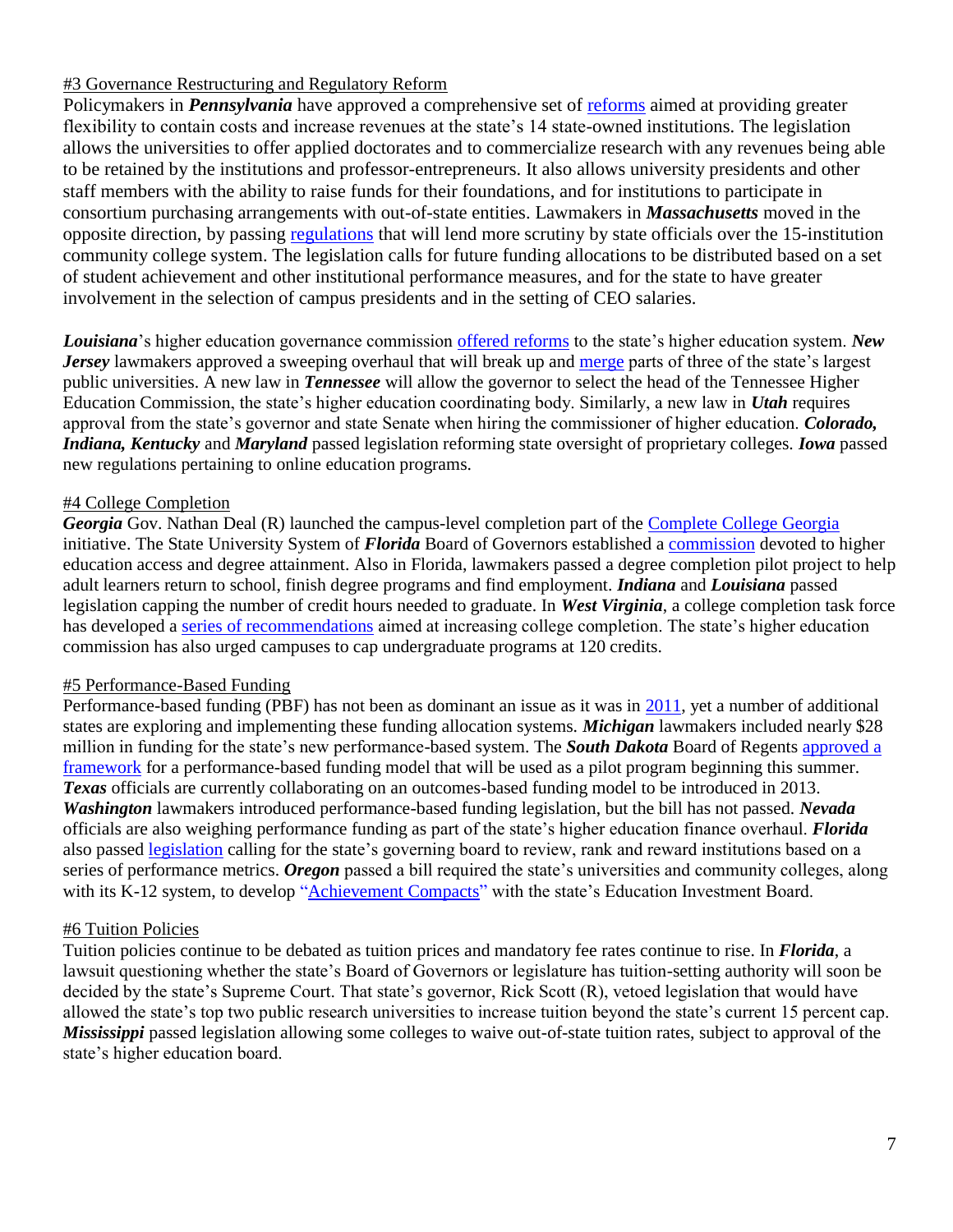#### #7 State Student Grant Program Funding and Reform

There have been a few noteworthy bills pertaining to state student grant aid and reform. *Alaska* created a [sustainable funding stream](http://gov.alaska.gov/parnell/press-room/full-press-release.html?pr=6098) for the Alaska Performance Scholarship and Alaska Advantage Grants. *California* Gov. Jerry Brown (D) signed a budget bill with [institutional performance standards](http://www.pewstates.org/projects/stateline/headlines/california-drops-most-for-profit-colleges-from-scholarship-pool-85899402322) for participation in the state's Cal Grant state student grant aid program, eliminating participation of most for-profit colleges in the program. In *Illinois*, lawmakers voted to [abolish](http://articles.chicagotribune.com/2012-05-04/news/ct-met-illinois-legislative-scholarship-ban-20120504_1_scholarship-program-political-scholarships-tuition-waivers) the state's scandal-plagued legislative scholarship program. That state's severely underfunded needs-based scholarship program, the MAP fund, had been [depleted of funds](http://articles.chicagotribune.com/2012-03-21/news/ct-met-map-grant-20120321_1_free-application-federal-student-aid-financial-aid) in March after serving only about one half of those eligible for the program. The *Iowa* Board of Regents have initiated an effort to [end a practice](http://www.businessweek.com/ap/2012-06/D9V7R2T02.htm) of utilizing tuition and fee revenues at public colleges and universities to subsidize the tuition costs for low-income students.

#### #8 College Readiness

Remediation has also been an active policy issue in state legislatures. *Arizona* passed competency-based pathways for college and career readiness. *Connecticut* Gov. Daniel Malloy (D) signed a [bill](http://www.cga.ct.gov/2012/ACT/PA/2012PA-00040-R00SB-00040-PA.htm) that will eventually eliminate the offering of remedial courses at the state's public universities and community-technical colleges. Similarly, *Kansas* Gov. Sam Brownback (R) signed [legislation](http://kslegislature.org/li/b2011_12/measures/documents/hb2745_01_0000.pdf) halting state funding for remedial courses at regent universities. *Colorado* Gov. John Hickenlooper (D) signed a [bill](http://www.leg.state.co.us/CLICS/CLICS2012A/csl.nsf/fsbillcont3/64C3361BBB1CA6C187257981007DBE2F?Open&file=1155_enr.pdf) that provides universities with increased flexibility to offer remedial courses. *Missouri* approved legislation calling for adopting best practices in remediation. *New York* lawmakers passed a measure calling for a study of issues related to remediation. *Maine* passed a bill that will lead to recommendations by state higher education leaders to reduce the number of students in remedial courses.

#### #9 Veterans Education

Legislation passed in *Colorado*, *Indiana*, *Florida*, *Hawaii*, *Oklahoma* and *Virginia* requiring the creation of criteria and policies for awarding prior learning credit that specifically include military training. *Idaho* lawmakers passed a bill granting scholarships to spouses or children of fallen or disabled soldiers. *Florida* and *Tennessee* mandated that student veterans receive priority registration. State legislators also made changes to residency and eligibility requirements for tuition and state student aid programs for military personnel in *Alabama*, *Idaho*, *Louisiana*, *Oklahoma* and *South Dakota*.

#### #10 Immigration Policy

Immigration policies were a topic of robust debate in state legislatures this spring, with mixed results for college access for undocumented students. A bill to lower tuition prices for undocumented students in *Colorado* to a rate slightly above the resident tuition rate passed one chamber of the legislature but ultimately failed to pass. A bill in *Georgia* aimed at banning undocumented students from all public college campuses failed to pass. Legislation intended to create a state DREAM Act in *New York* was introduced, but no action was taken. Separate legislation in New York created a privately-funded scholarship program for undocumented students passed the state Assembly but died in the Senate. A measure in *Kansas* to repeal in-state tuition for undocumented students failed in the legislature, but a bill requiring documentation was [signed into law](http://www.unionleader.com/article/20120626/NEWS06/706279990) in *New Hampshire*. A bill passed and was signed into law last year in *Maryland* that will allow undocumented students to apply for limited resident tuition status has been placed in abeyance pending the outcome of a citizens' vote on the matter on the November ballot. *Texas*  officials passed a [rule](http://www.sos.state.tx.us/texreg/pdf/backview/0224/0224adop.pdf) requiring that undocumented students apply for legal status. University officials will have to remind students to seek legal status upon initial entry into the institution, again during every subsequent year of enrollment, and upon graduation.

#### **Other Higher Education State Policy Issues**

#### State 529 Plans

The *Alabama* legislature passed a [bill](http://blog.al.com/spotnews/2012/04/lawmakers_approve_bill_to_salv.html) that seeks to salvage a settlement for participants in the state's prepaid tuition plan. A lawsuit settlement with program participants would allow the plan to cover tuition at 2010 levels. *Illinois'* prepaid tuition program has struggled again this year and may need a bailout from the state in order to remain solvent.